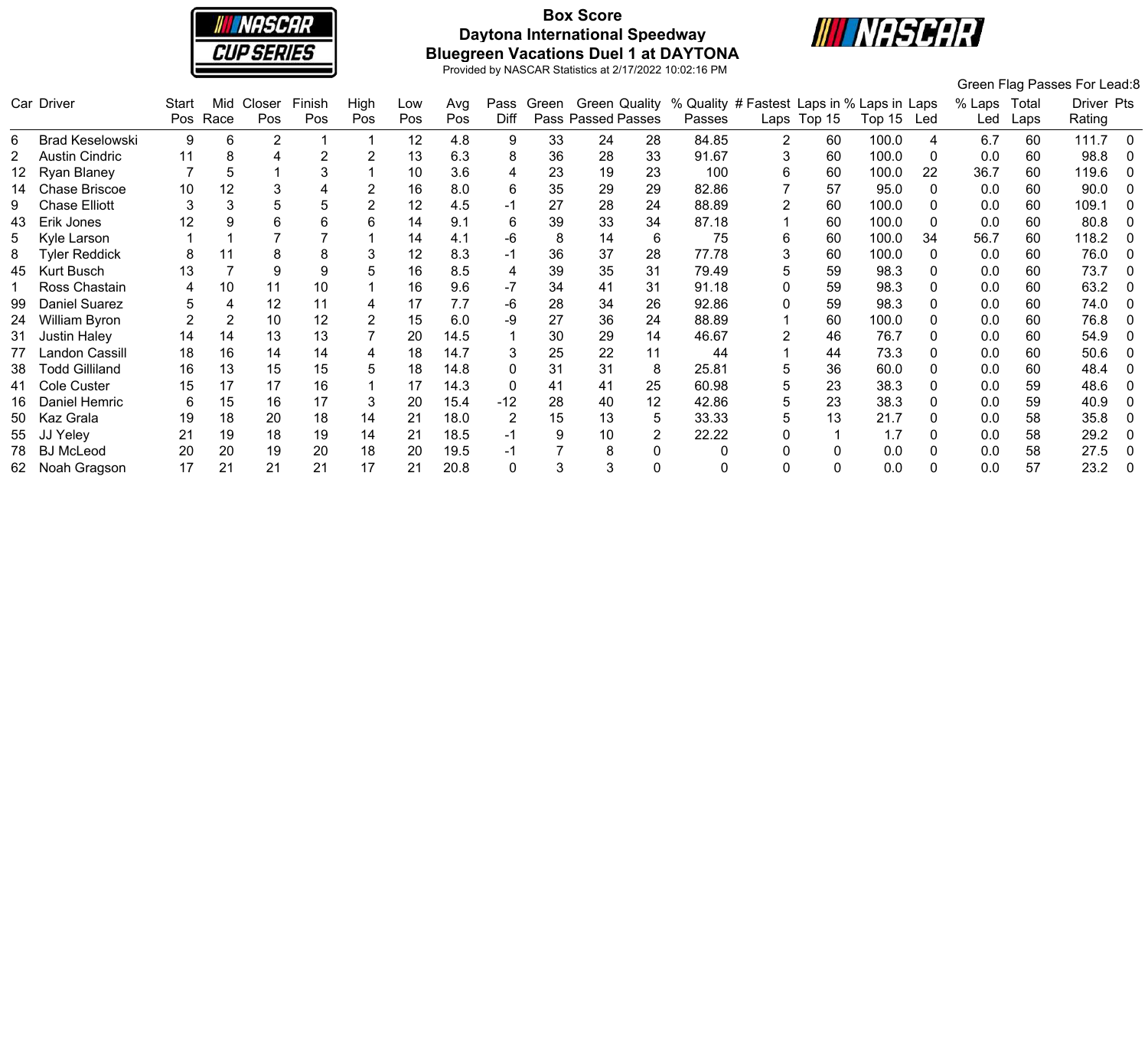**NASCAR CUP SERIES** 

#### **Average Running Position Daytona International Speedway Bluegreen Vacations Duel 1 at DAYTONA**



| Rank | Car | Driver                 | Team                            | Finish Pos. | Average Pos |
|------|-----|------------------------|---------------------------------|-------------|-------------|
|      | 12  | Ryan Blaney            | <b>Team Penske</b>              | 3           | 3.60        |
|      | 5   | Kyle Larson            | <b>Hendrick Motorsports</b>     |             | 4.12        |
| 3    | 9   | <b>Chase Elliott</b>   | <b>Hendrick Motorsports</b>     | 5           | 4.45        |
| 4    | 6   | <b>Brad Keselowski</b> | <b>RFK Racing</b>               |             | 4.83        |
| 5    | 24  | William Byron          | <b>Hendrick Motorsports</b>     | 12          | 6.00        |
| 6    | 2   | <b>Austin Cindric</b>  | Team Penske                     | 2           | 6.28        |
|      | 99  | Daniel Suarez          | <b>TrackHouse Racing</b>        | 11          | 7.73        |
| 8    | 14  | <b>Chase Briscoe</b>   | Stewart-Haas Racing             | 4           | 8.03        |
| 9    | 8   | <b>Tyler Reddick</b>   | <b>Richard Childress Racing</b> | 8           | 8.25        |
| 10   | 45  | Kurt Busch             | 23XI Racing                     | 9           | 8.50        |
| 11   | 43  | Erik Jones             | Petty GMS Motorsports           | 6           | 9.10        |
| 12   |     | Ross Chastain          | TrackHouse Racing               | 10          | 9.63        |
| 13   | 41  | Cole Custer            | <b>Stewart-Haas Racing</b>      | 16          | 14.30       |
| 14   | 31  | <b>Justin Haley</b>    | Kaulig Racing                   | 13          | 14.48       |
| 15   | 77  | Landon Cassill         | Spire Motorsports               | 14          | 14.67       |
| 16   | 38  | Todd Gilliland         | <b>Front Row Motorsports</b>    | 15          | 14.83       |
| 17   | 16  | Daniel Hemric          | Kaulig Racing                   | 17          | 15.38       |
| 18   | 50  | Kaz Grala              | <b>TMT Racing</b>               | 18          | 18.03       |
| 19   | 55  | JJ Yeley               | <b>MBM Motorsports</b>          | 19          | 18.53       |
| 20   | 78  | <b>BJ</b> McLeod       | Live Fast Motorsports           | 20          | 19.48       |
| 21   | 62  | Noah Gragson           | <b>Beard Motorsports</b>        | 21          | 20.75       |
|      |     |                        |                                 |             |             |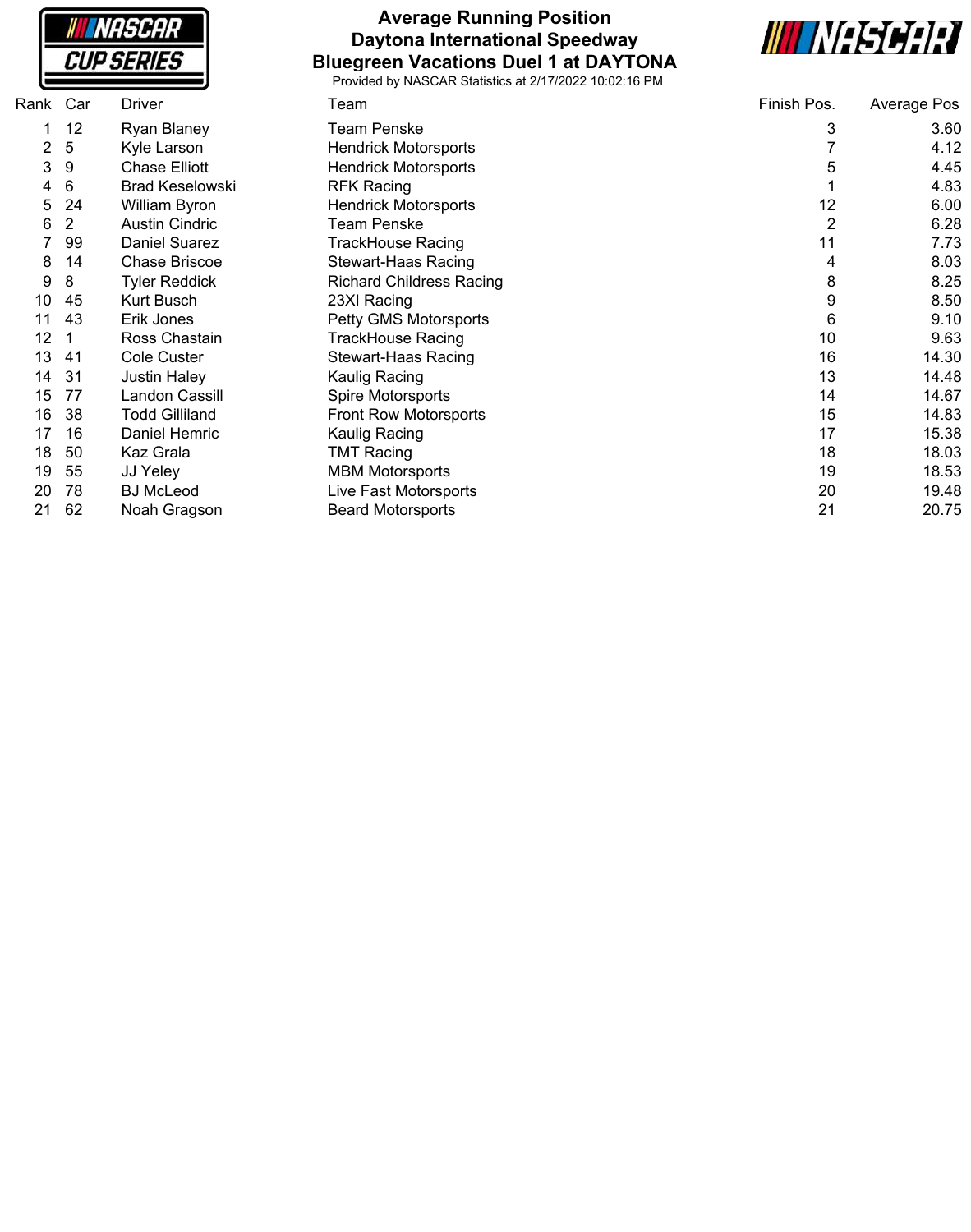

## **Closers Daytona International Speedway Bluegreen Vacations Duel 1 at DAYTONA**



| Rank | Car | Driver                 | Team                            | Closing Pos. | Finish Pos. | Gained |
|------|-----|------------------------|---------------------------------|--------------|-------------|--------|
|      | 2   | <b>Austin Cindric</b>  | <b>Team Penske</b>              | 4            | 2           | 2      |
|      | 50  | Kaz Grala              | <b>TMT Racing</b>               | 20           | 18          |        |
| 3    | 6   | <b>Brad Keselowski</b> | <b>RFK Racing</b>               |              |             |        |
|      |     | Ross Chastain          | TrackHouse Racing               | 11           | 10          |        |
| 5    | 99  | Daniel Suarez          | TrackHouse Racing               | 12           | 11          |        |
| 6    | 41  | Cole Custer            | <b>Stewart-Haas Racing</b>      | 17           | 16          |        |
|      | 9   | <b>Chase Elliott</b>   | <b>Hendrick Motorsports</b>     | 5            | 5           |        |
| 8    | 43  | Erik Jones             | Petty GMS Motorsports           | 6            | 6           |        |
| 9    | 5   | Kyle Larson            | <b>Hendrick Motorsports</b>     |              |             |        |
| 10   | 8   | <b>Tyler Reddick</b>   | <b>Richard Childress Racing</b> | 8            | 8           |        |
|      | 45  | Kurt Busch             | 23XI Racing                     | 9            | 9           |        |
|      | 31  | <b>Justin Haley</b>    | Kaulig Racing                   | 13           | 13          |        |
| 13   | 77  | Landon Cassill         | Spire Motorsports               | 14           | 14          |        |
| 14   | 38  | <b>Todd Gilliland</b>  | <b>Front Row Motorsports</b>    | 15           | 15          |        |
| 15   | 62  | Noah Gragson           | <b>Beard Motorsports</b>        | 21           | 21          |        |
| 16   | 14  | <b>Chase Briscoe</b>   | <b>Stewart-Haas Racing</b>      | 3            | 4           |        |
| 17   | 16  | Daniel Hemric          | Kaulig Racing                   | 16           | 17          |        |
| 18   | 55  | JJ Yeley               | <b>MBM Motorsports</b>          | 18           | 19          |        |
| 19   | 78  | <b>BJ</b> McLeod       | Live Fast Motorsports           | 19           | 20          | -1     |
| 20   | 12  | Ryan Blaney            | <b>Team Penske</b>              |              |             | -2     |
| 21   | 24  | William Byron          | <b>Hendrick Motorsports</b>     | 10           | 12          | $-2$   |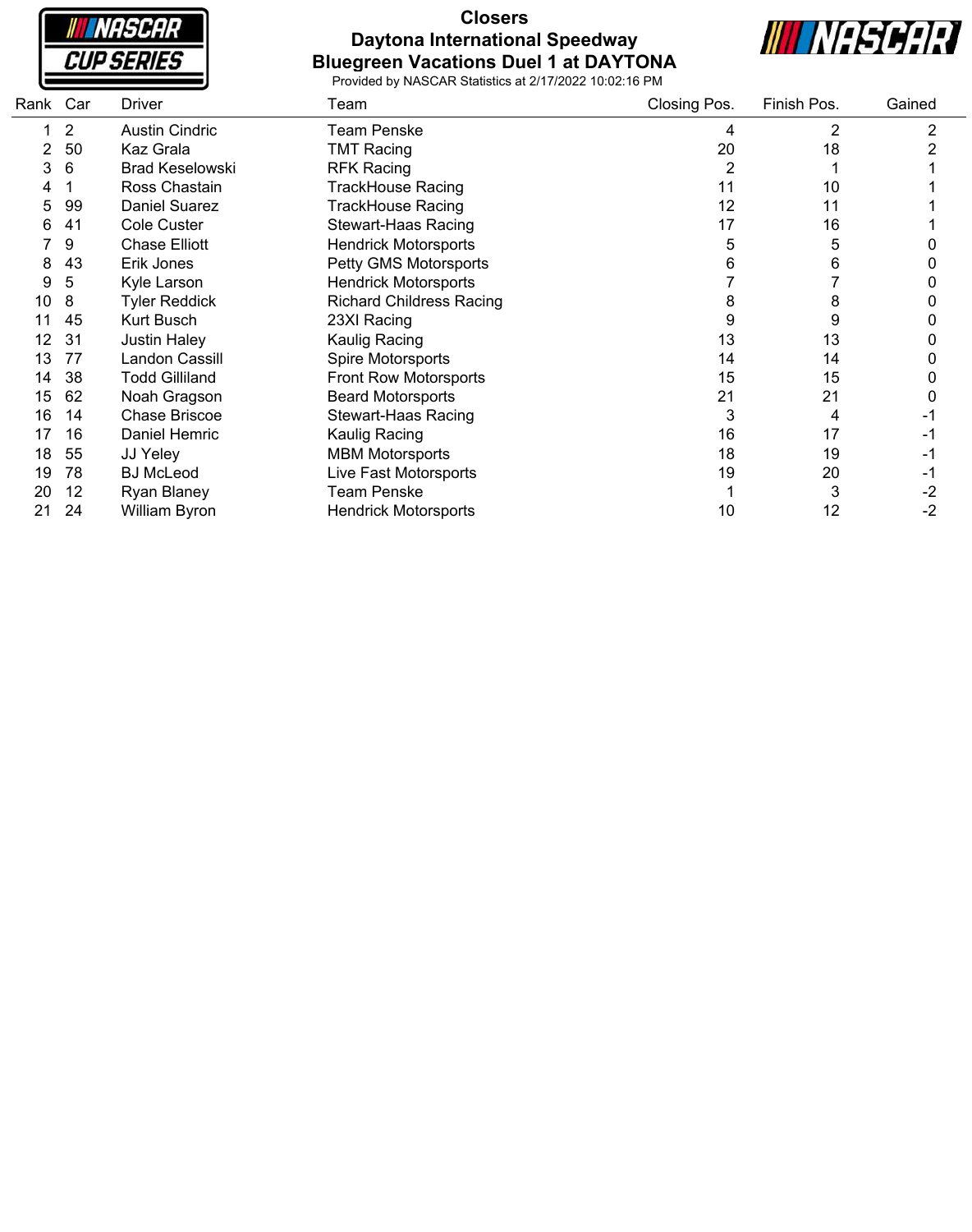| <i><b>CUP SERIES</b></i> | NASCAR |  |
|--------------------------|--------|--|
|                          |        |  |

## **Driver Rating Daytona International Speedway Bluegreen Vacations Duel 1 at DAYTONA**



| Rank | Car | Driver                 | Team                            | Finish Pos. | <b>Driver Rating</b> |
|------|-----|------------------------|---------------------------------|-------------|----------------------|
|      | 12  | Ryan Blaney            | <b>Team Penske</b>              | 3           | 119.6                |
| 2    | 5   | Kyle Larson            | <b>Hendrick Motorsports</b>     |             | 118.2                |
| 3    | 6   | <b>Brad Keselowski</b> | <b>RFK Racing</b>               |             | 111.7                |
| 4    | 9   | <b>Chase Elliott</b>   | <b>Hendrick Motorsports</b>     | 5           | 109.1                |
| 5    | 2   | <b>Austin Cindric</b>  | <b>Team Penske</b>              | 2           | 98.8                 |
| 6    | 14  | <b>Chase Briscoe</b>   | Stewart-Haas Racing             | 4           | 90.0                 |
|      | 43  | Erik Jones             | Petty GMS Motorsports           | 6           | 80.8                 |
| 8    | 24  | William Byron          | <b>Hendrick Motorsports</b>     | 12          | 76.8                 |
| 9    | 8   | <b>Tyler Reddick</b>   | <b>Richard Childress Racing</b> | 8           | 76.0                 |
| 10   | 99  | <b>Daniel Suarez</b>   | <b>TrackHouse Racing</b>        | 11          | 74.0                 |
|      | 45  | <b>Kurt Busch</b>      | 23XI Racing                     | 9           | 73.7                 |
| 12   |     | Ross Chastain          | <b>TrackHouse Racing</b>        | 10          | 63.2                 |
| 13   | 31  | <b>Justin Haley</b>    | Kaulig Racing                   | 13          | 54.9                 |
| 14   | 77  | Landon Cassill         | Spire Motorsports               | 14          | 50.6                 |
| 15   | 41  | Cole Custer            | <b>Stewart-Haas Racing</b>      | 16          | 48.6                 |
| 16   | 38  | <b>Todd Gilliland</b>  | Front Row Motorsports           | 15          | 48.4                 |
| 17   | 16  | Daniel Hemric          | Kaulig Racing                   | 17          | 40.9                 |
| 18   | 50  | Kaz Grala              | <b>TMT Racing</b>               | 18          | 35.8                 |
| 19   | 55  | JJ Yeley               | <b>MBM Motorsports</b>          | 19          | 29.2                 |
| 20   | 78  | <b>BJ</b> McLeod       | Live Fast Motorsports           | 20          | 27.5                 |
| 21   | 62  | Noah Gragson           | <b>Beard Motorsports</b>        | 21          | 23.2                 |
|      |     |                        |                                 |             |                      |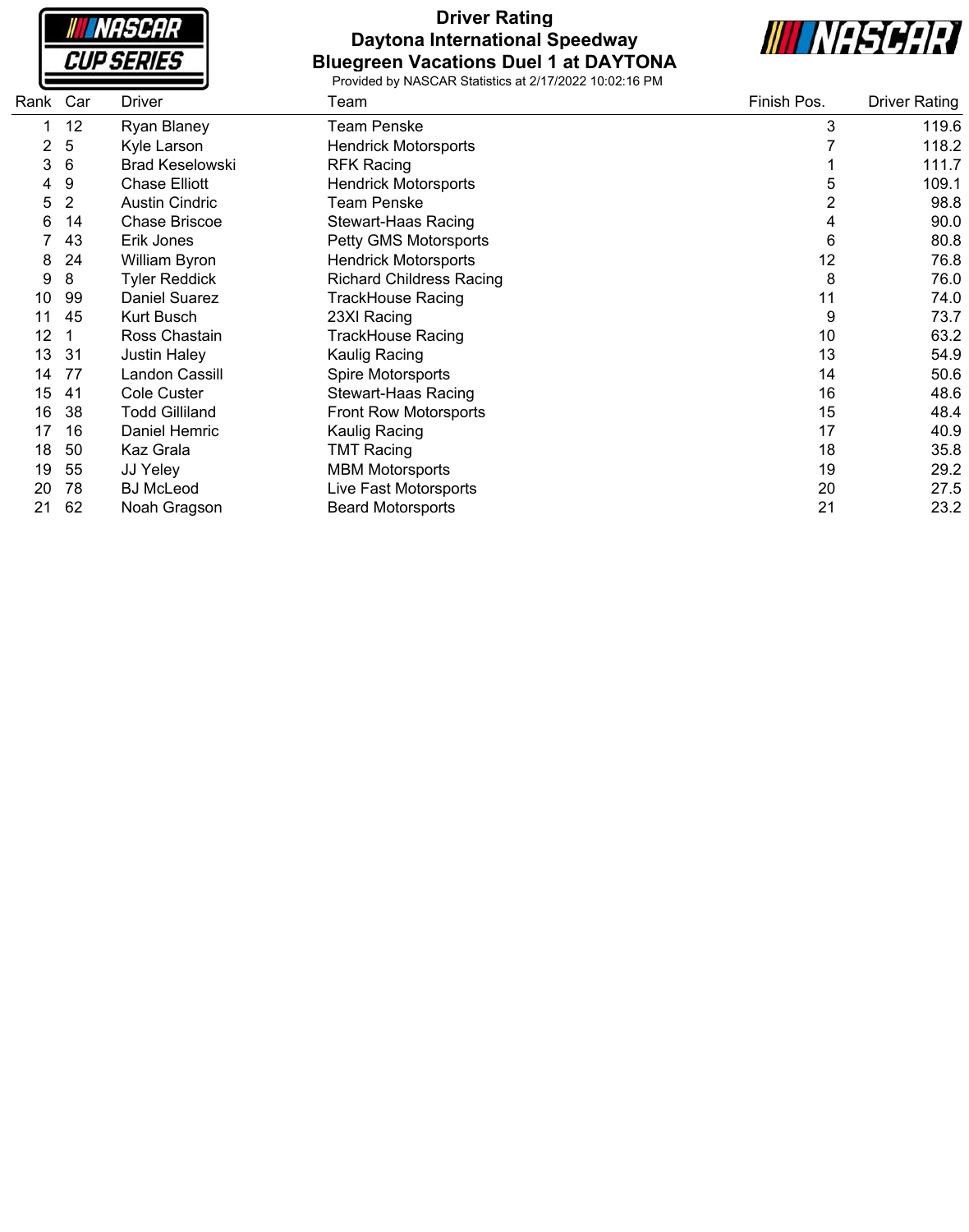

#### **Fastest Drivers Early In A Run Daytona International Speedway Bluegreen Vacations Duel 1 at DAYTONA**



| Rank | Car            | Driver                 | Team                            | Laps | Finish Pos. | Speed   |
|------|----------------|------------------------|---------------------------------|------|-------------|---------|
|      | 8              | <b>Tyler Reddick</b>   | <b>Richard Childress Racing</b> | 60   | 8           | 188.496 |
| 2    | $\overline{2}$ | <b>Austin Cindric</b>  | <b>Team Penske</b>              | 60   | 2           | 188.456 |
| 3    | 6              | <b>Brad Keselowski</b> | <b>RFK Racing</b>               | 60   |             | 188.396 |
| 4    | 14             | <b>Chase Briscoe</b>   | <b>Stewart-Haas Racing</b>      | 60   | 4           | 188.240 |
| 5    | 12             | <b>Ryan Blaney</b>     | <b>Team Penske</b>              | 60   | 3           | 188.230 |
| 6    | 9              | <b>Chase Elliott</b>   | <b>Hendrick Motorsports</b>     | 60   | 5           | 188.201 |
|      | 5              | Kyle Larson            | <b>Hendrick Motorsports</b>     | 60   |             | 188.129 |
| 8    | 43             | Erik Jones             | Petty GMS Motorsports           | 60   | 6           | 187.951 |
| 9    | 45             | Kurt Busch             | 23XI Racing                     | 60   | 9           | 187.217 |
| 10   | 99             | <b>Daniel Suarez</b>   | TrackHouse Racing               | 60   | 11          | 186.631 |
| 11   |                | Ross Chastain          | TrackHouse Racing               | 60   | 10          | 186.595 |
| 12   | 24             | William Byron          | <b>Hendrick Motorsports</b>     | 60   | 12          | 186.371 |
| 13   | 41             | <b>Cole Custer</b>     | <b>Stewart-Haas Racing</b>      | 59   | 16          | 185.049 |
| 14   | 31             | <b>Justin Haley</b>    | Kaulig Racing                   | 60   | 13          | 185.033 |
| 15   | 77             | Landon Cassill         | Spire Motorsports               | 60   | 14          | 184.851 |
| 16   | 38             | Todd Gilliland         | <b>Front Row Motorsports</b>    | 60   | 15          | 184.312 |
| 17   | 78             | <b>BJ</b> McLeod       | <b>Live Fast Motorsports</b>    | 58   | 20          | 183.873 |
| 18   | 50             | Kaz Grala              | <b>TMT Racing</b>               | 58   | 18          | 183.809 |
| 19   | 55             | JJ Yeley               | <b>MBM Motorsports</b>          | 58   | 19          | 183.732 |
| 20   | 16             | Daniel Hemric          | Kaulig Racing                   | 59   | 17          | 182.886 |
| 21   | 62             | Noah Gragson           | <b>Beard Motorsports</b>        | 57   | 21          | 179.004 |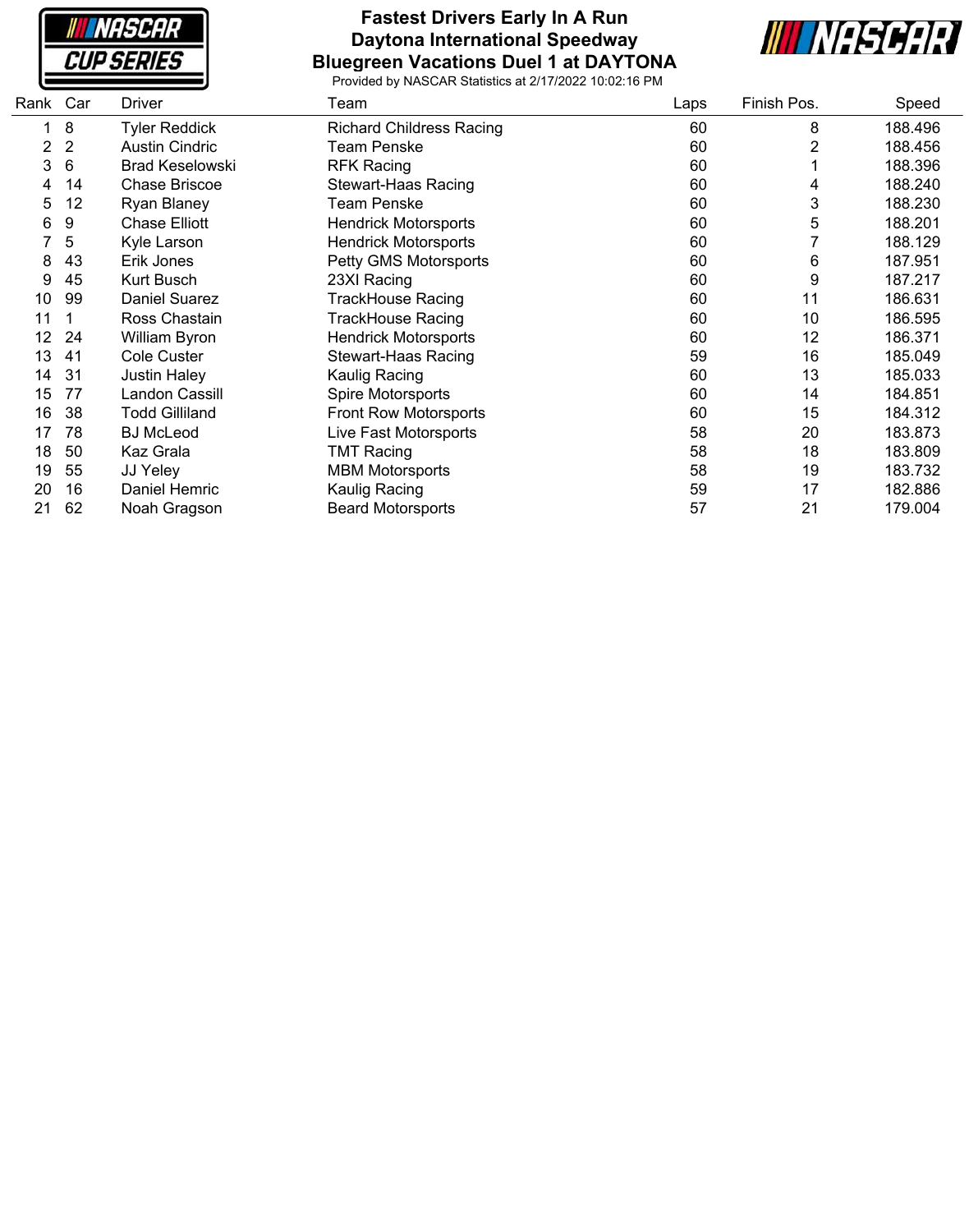**NASCAR CUP SERIES** 

#### **Fastest Drivers Late In A Run Daytona International Speedway Bluegreen Vacations Duel 1 at DAYTONA**



| Rank | Car | Driver                 | Team                            | Laps | Finish Pos. | Speed   |
|------|-----|------------------------|---------------------------------|------|-------------|---------|
|      | 43  | Erik Jones             | Petty GMS Motorsports           | 60   | 6           | 188.405 |
| 2    | 38  | Todd Gilliland         | <b>Front Row Motorsports</b>    | 60   | 15          | 188.376 |
| 3    | 45  | Kurt Busch             | 23XI Racing                     | 60   | 9           | 188.225 |
| 4    | 9   | <b>Chase Elliott</b>   | <b>Hendrick Motorsports</b>     | 60   | 5           | 188.176 |
| 5    | 14  | <b>Chase Briscoe</b>   | Stewart-Haas Racing             | 60   | 4           | 188.174 |
| 6    | 5   | Kyle Larson            | <b>Hendrick Motorsports</b>     | 60   |             | 188.135 |
|      | 8   | <b>Tyler Reddick</b>   | <b>Richard Childress Racing</b> | 60   | 8           | 188.128 |
| 8    | 12  | Ryan Blaney            | <b>Team Penske</b>              | 60   | 3           | 187.988 |
| 9    | 2   | <b>Austin Cindric</b>  | <b>Team Penske</b>              | 60   | 2           | 187.959 |
| 10   | 6   | <b>Brad Keselowski</b> | <b>RFK Racing</b>               | 60   |             | 187.808 |
| 11   | 31  | <b>Justin Haley</b>    | Kaulig Racing                   | 60   | 13          | 186.764 |
| 12   | 77  | Landon Cassill         | Spire Motorsports               | 60   | 14          | 186.758 |
| 13   |     | Ross Chastain          | TrackHouse Racing               | 60   | 10          | 186.537 |
| 14   | 99  | <b>Daniel Suarez</b>   | <b>TrackHouse Racing</b>        | 60   | 11          | 186.521 |
| 15   | 16  | Daniel Hemric          | Kaulig Racing                   | 59   | 17          | 186.279 |
| 16   | 24  | William Byron          | <b>Hendrick Motorsports</b>     | 60   | 12          | 186.232 |
| 17   | 41  | Cole Custer            | Stewart-Haas Racing             | 59   | 16          | 180.521 |
| 18   | 55  | JJ Yeley               | <b>MBM Motorsports</b>          | 58   | 19          | 180.061 |
| 19   | 78  | <b>BJ</b> McLeod       | Live Fast Motorsports           | 58   | 20          | 180.026 |
| 20   | 62  | Noah Gragson           | <b>Beard Motorsports</b>        | 57   | 21          | 179.939 |
| 21   | 50  | Kaz Grala              | <b>TMT Racing</b>               | 58   | 18          | 177.558 |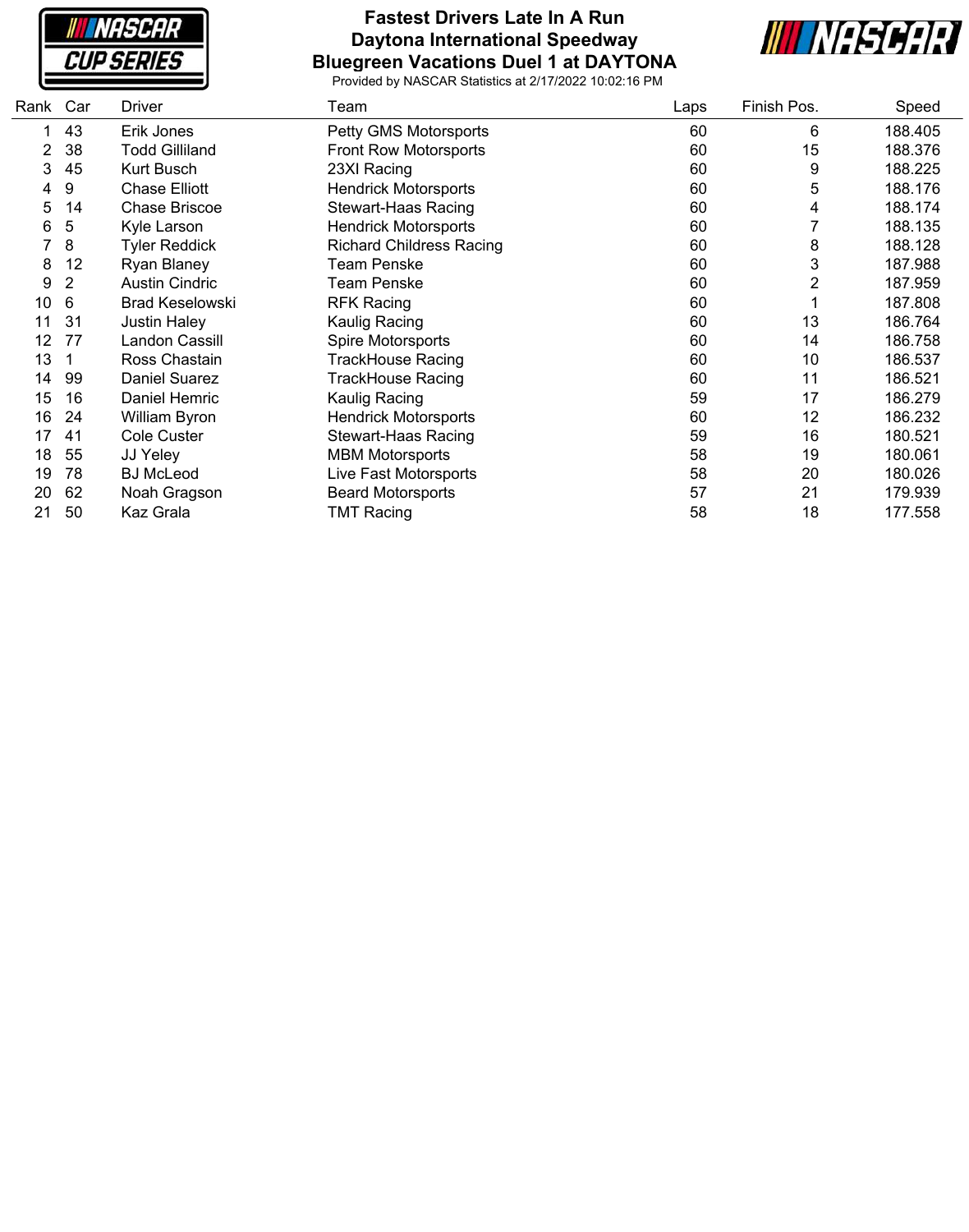**NASCAR CUP SERIES** 

# **Fastest Laps Run Daytona International Speedway Bluegreen Vacations Duel 1 at DAYTONA**



| Rank            | Car | <b>Driver</b>          | Team                            | Percentage | Finish Pos. | Laps |
|-----------------|-----|------------------------|---------------------------------|------------|-------------|------|
|                 | 14  | Chase Briscoe          | <b>Stewart-Haas Racing</b>      | 11.9       | 4           |      |
| 2               | 12  | Ryan Blaney            | <b>Team Penske</b>              | 10.2       | 3           | 6    |
| 3               | 5   | Kyle Larson            | <b>Hendrick Motorsports</b>     | 10.2       |             | 6    |
| 4               | 45  | <b>Kurt Busch</b>      | 23XI Racing                     | 8.5        | 9           | 5    |
| 5               | 38  | <b>Todd Gilliland</b>  | Front Row Motorsports           | 8.5        | 15          | 5    |
| 6               | 41  | Cole Custer            | Stewart-Haas Racing             | 8.5        | 16          | 5    |
|                 | 16  | Daniel Hemric          | Kaulig Racing                   | 8.5        | 17          |      |
| 8               | 50  | Kaz Grala              | <b>TMT Racing</b>               | 8.5        | 18          | 5    |
| 9               | 2   | <b>Austin Cindric</b>  | Team Penske                     | 5.1        | 2           |      |
| 10              | 8   | <b>Tyler Reddick</b>   | <b>Richard Childress Racing</b> | 5.1        | 8           |      |
| 11              | 6   | <b>Brad Keselowski</b> | <b>RFK Racing</b>               | 3.4        |             |      |
| 12 <sup>°</sup> | 9   | <b>Chase Elliott</b>   | <b>Hendrick Motorsports</b>     | 3.4        | 5           |      |
| 13              | -31 | <b>Justin Haley</b>    | Kaulig Racing                   | 3.4        | 13          |      |
| 14              | 43  | Erik Jones             | Petty GMS Motorsports           | 1.7        | 6           |      |
| 15              | 24  | William Byron          | <b>Hendrick Motorsports</b>     | 1.7        | 12          |      |
| 16              | 77  | Landon Cassill         | Spire Motorsports               | 1.7        | 14          |      |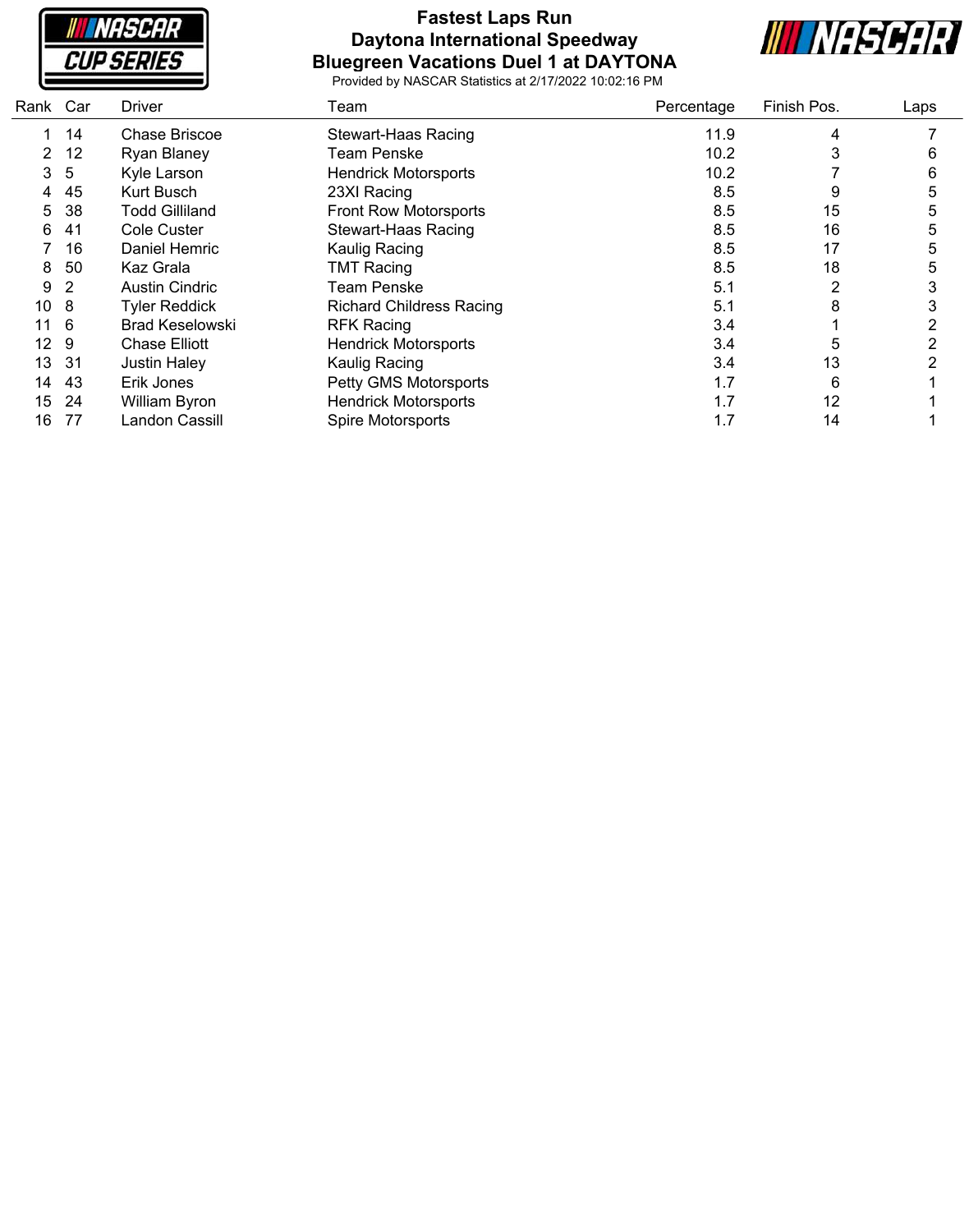

## **Fastest on Restarts Daytona International Speedway Bluegreen Vacations Duel 1 at DAYTONA**



| Rank | Car | Driver                 | Team                            | Finish Pos.    | Average Speed |
|------|-----|------------------------|---------------------------------|----------------|---------------|
|      | 6   | <b>Brad Keselowski</b> | <b>RFK Racing</b>               |                | 185.511       |
| 2    | 2   | <b>Austin Cindric</b>  | Team Penske                     | $\overline{2}$ | 185.500       |
| 3    | 12  | <b>Ryan Blaney</b>     | <b>Team Penske</b>              | 3              | 185.487       |
| 4    | 14  | <b>Chase Briscoe</b>   | <b>Stewart-Haas Racing</b>      | 4              | 185.480       |
| 5    | 43  | Erik Jones             | Petty GMS Motorsports           | 6              | 185.338       |
| 6    | 9   | <b>Chase Elliott</b>   | <b>Hendrick Motorsports</b>     | 5              | 185.330       |
|      | 8   | <b>Tyler Reddick</b>   | <b>Richard Childress Racing</b> | 8              | 185.308       |
| 8    | 5   | Kyle Larson            | <b>Hendrick Motorsports</b>     |                | 185.305       |
| 9    | 45  | Kurt Busch             | 23XI Racing                     | 9              | 185.296       |
| 10   |     | Ross Chastain          | <b>TrackHouse Racing</b>        | 10             | 183.736       |
| 11   | 99  | <b>Daniel Suarez</b>   | <b>TrackHouse Racing</b>        | 11             | 183.719       |
| 12   | 24  | William Byron          | <b>Hendrick Motorsports</b>     | 12             | 183.707       |
| 13   | 31  | <b>Justin Haley</b>    | Kaulig Racing                   | 13             | 182.979       |
| 14   | 38  | <b>Todd Gilliland</b>  | <b>Front Row Motorsports</b>    | 15             | 182.954       |
| 15   | 77  | Landon Cassill         | Spire Motorsports               | 14             | 182.952       |
| 16   | 41  | <b>Cole Custer</b>     | <b>Stewart-Haas Racing</b>      | 16             | 182.184       |
| 17   | 16  | Daniel Hemric          | Kaulig Racing                   | 17             | 181.557       |
| 18   | 50  | Kaz Grala              | TMT Racing                      | 18             | 179.067       |
| 19   | 55  | JJ Yeley               | <b>MBM Motorsports</b>          | 19             | 178.999       |
| 20   | 78  | <b>BJ</b> McLeod       | Live Fast Motorsports           | 20             | 178.997       |
| 21   | 62  | Noah Gragson           | <b>Beard Motorsports</b>        | 21             | 176.062       |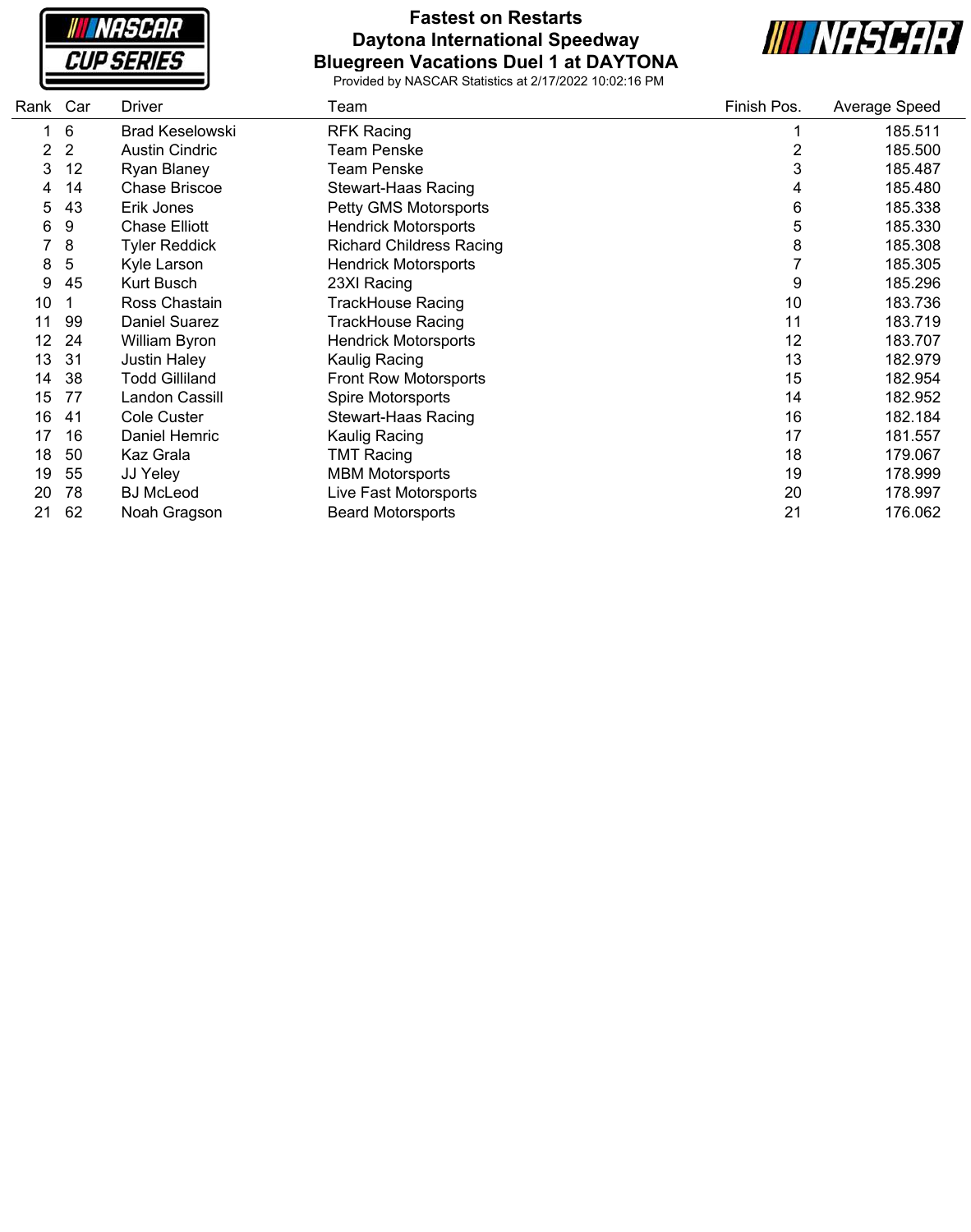| <i><b>NASCAR</b></i> |  |
|----------------------|--|
| <i>CUP SERIES</i>    |  |

#### **Green Flag Passes Daytona International Speedway Bluegreen Vacations Duel 1 at DAYTONA**



| Rank | Car | <b>Driver</b>          | Team                            | Finish Pos. | <b>Green Flag Passes</b> |
|------|-----|------------------------|---------------------------------|-------------|--------------------------|
|      | 41  | <b>Cole Custer</b>     | Stewart-Haas Racing             | 16          | 41                       |
|      | 43  | Erik Jones             | Petty GMS Motorsports           | 6           | 39                       |
| 3    | 45  | Kurt Busch             | 23XI Racing                     | 9           | 39                       |
| 4    | 2   | <b>Austin Cindric</b>  | <b>Team Penske</b>              |             | 36                       |
| 5    | 8   | <b>Tyler Reddick</b>   | <b>Richard Childress Racing</b> | 8           | 36                       |
| 6    | 14  | Chase Briscoe          | <b>Stewart-Haas Racing</b>      | 4           | 35                       |
|      |     | Ross Chastain          | <b>TrackHouse Racing</b>        | 10          | 34                       |
| 8    | 6   | <b>Brad Keselowski</b> | <b>RFK Racing</b>               |             | 33                       |
| 9    | 38  | <b>Todd Gilliland</b>  | Front Row Motorsports           | 15          | 31                       |
| 10   | 31  | <b>Justin Haley</b>    | Kaulig Racing                   | 13          | 30                       |
|      | 99  | <b>Daniel Suarez</b>   | <b>TrackHouse Racing</b>        | 11          | 28                       |
| 12   | 16  | Daniel Hemric          | Kaulig Racing                   | 17          | 28                       |
| 13   | 9   | Chase Elliott          | <b>Hendrick Motorsports</b>     | 5           | 27                       |
| 14   | -24 | William Byron          | <b>Hendrick Motorsports</b>     | 12          | 27                       |
| 15   | 77  | Landon Cassill         | Spire Motorsports               | 14          | 25                       |
| 16   | 12  | <b>Ryan Blaney</b>     | <b>Team Penske</b>              | 3           | 23                       |
| 17   | 50  | Kaz Grala              | <b>TMT Racing</b>               | 18          | 15                       |
| 18   | 55  | JJ Yeley               | <b>MBM Motorsports</b>          | 19          | 9                        |
| 19   | 5   | Kyle Larson            | <b>Hendrick Motorsports</b>     |             | 8                        |
| 20   | 78  | <b>BJ</b> McLeod       | Live Fast Motorsports           | 20          |                          |
| 21   | 62  | Noah Gragson           | <b>Beard Motorsports</b>        | 21          | 3                        |
|      |     |                        |                                 |             |                          |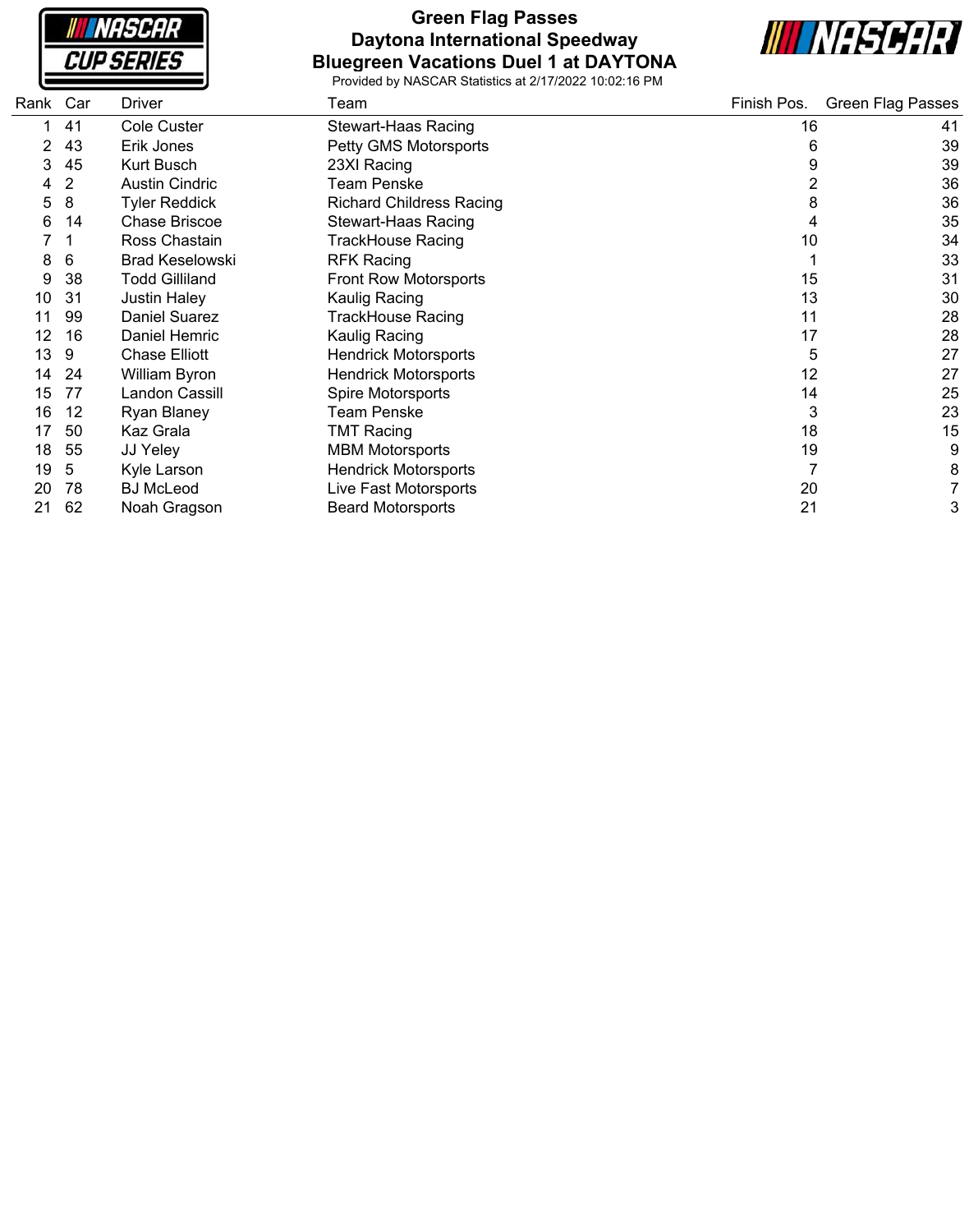**NASCAR CUP SERIES** 

#### **Green Flag Speed Daytona International Speedway Bluegreen Vacations Duel 1 at DAYTONA**



| Rank Car |                | <b>Driver</b>          | Team                            | Finish Pos. | Green Flag Speed |
|----------|----------------|------------------------|---------------------------------|-------------|------------------|
| 1        | 9              | <b>Chase Elliott</b>   | <b>Hendrick Motorsports</b>     | 5           | 188.046          |
| 2        | 5              | Kyle Larson            | <b>Hendrick Motorsports</b>     |             | 188.038          |
| 3        | 43             | Erik Jones             | Petty GMS Motorsports           | 6           | 188.027          |
| 4        | $\overline{2}$ | <b>Austin Cindric</b>  | <b>Team Penske</b>              |             | 188.021          |
| 5        | 6              | <b>Brad Keselowski</b> | <b>RFK Racing</b>               |             | 187.977          |
| 6        | 14             | <b>Chase Briscoe</b>   | <b>Stewart-Haas Racing</b>      |             | 187.973          |
|          | 12             | Ryan Blaney            | <b>Team Penske</b>              | 3           | 187.954          |
| 8        | 45             | Kurt Busch             | 23XI Racing                     | 9           | 187.788          |
| 9        | 8              | <b>Tyler Reddick</b>   | <b>Richard Childress Racing</b> | 8           | 187.758          |
| 10       | 99             | Daniel Suarez          | TrackHouse Racing               | 11          | 186.500          |
| 11       |                | Ross Chastain          | <b>TrackHouse Racing</b>        | 10          | 186.465          |
| 12       | 24             | William Byron          | <b>Hendrick Motorsports</b>     | 12          | 186.353          |
| 13       | 31             | <b>Justin Haley</b>    | Kaulig Racing                   | 13          | 185.721          |
| 14       | 77             | Landon Cassill         | Spire Motorsports               | 14          | 185.646          |
| 15       | 38             | <b>Todd Gilliland</b>  | Front Row Motorsports           | 15          | 185.642          |
| 16       | 41             | <b>Cole Custer</b>     | <b>Stewart-Haas Racing</b>      | 16          | 185.085          |
| 17       | 16             | Daniel Hemric          | Kaulig Racing                   | 17          | 184.641          |
| 18       | 50             | Kaz Grala              | <b>TMT Racing</b>               | 18          | 183.845          |
| 19       | 78             | <b>BJ McLeod</b>       | Live Fast Motorsports           | 20          | 182.054          |
| 20       | 55             | JJ Yeley               | <b>MBM Motorsports</b>          | 19          | 182.020          |
| 21       | 62             | Noah Gragson           | <b>Beard Motorsports</b>        | 21          | 179.252          |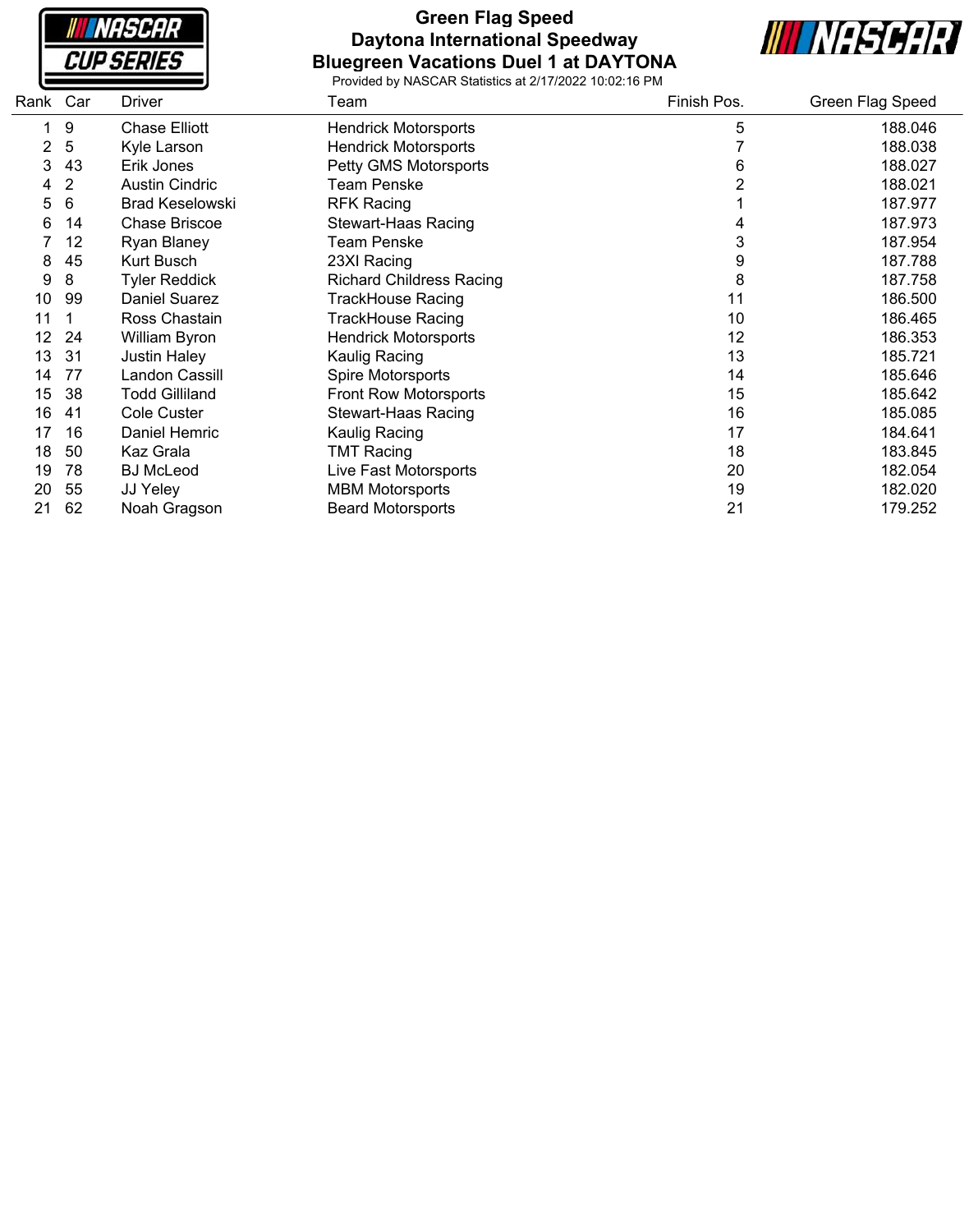

## **Laps in Top 15 Daytona International Speedway Bluegreen Vacations Duel 1 at DAYTONA**



| Rank | Car | <b>Driver</b>          | Team                            | Percentage | Finish Pos. | Laps |
|------|-----|------------------------|---------------------------------|------------|-------------|------|
|      | 6   | <b>Brad Keselowski</b> | <b>RFK Racing</b>               | 100.0      |             | 60   |
| 2    | 2   | <b>Austin Cindric</b>  | <b>Team Penske</b>              | 100.0      | 2           | 60   |
| 3    | 12  | <b>Ryan Blaney</b>     | Team Penske                     | 100.0      | 3           | 60   |
| 4    | 9   | <b>Chase Elliott</b>   | <b>Hendrick Motorsports</b>     | 100.0      | 5           | 60   |
| 5    | 43  | Erik Jones             | Petty GMS Motorsports           | 100.0      | 6           | 60   |
| 6    | 5   | Kyle Larson            | <b>Hendrick Motorsports</b>     | 100.0      |             | 60   |
|      | 8   | <b>Tyler Reddick</b>   | <b>Richard Childress Racing</b> | 100.0      | 8           | 60   |
| 8    | 24  | <b>William Byron</b>   | <b>Hendrick Motorsports</b>     | 100.0      | 12          | 60   |
| 9    | 45  | Kurt Busch             | 23XI Racing                     | 98.3       | 9           | 59   |
| 10   |     | Ross Chastain          | TrackHouse Racing               | 98.3       | 10          | 59   |
| 11   | 99  | <b>Daniel Suarez</b>   | TrackHouse Racing               | 98.3       | 11          | 59   |
| 12   | 14  | Chase Briscoe          | Stewart-Haas Racing             | 95.0       | 4           | 57   |
| 13   | 31  | <b>Justin Haley</b>    | Kaulig Racing                   | 76.7       | 13          | 46   |
| 14   | 77  | Landon Cassill         | Spire Motorsports               | 73.3       | 14          | 44   |
| 15   | 38  | Todd Gilliland         | <b>Front Row Motorsports</b>    | 60.0       | 15          | 36   |
| 16   | 41  | <b>Cole Custer</b>     | Stewart-Haas Racing             | 38.3       | 16          | 23   |
| 17   | 16  | Daniel Hemric          | Kaulig Racing                   | 38.3       | 17          | 23   |
| 18   | 50  | Kaz Grala              | <b>TMT Racing</b>               | 21.7       | 18          | 13   |
| 19   | 55  | JJ Yeley               | <b>MBM Motorsports</b>          | 1.7        | 19          |      |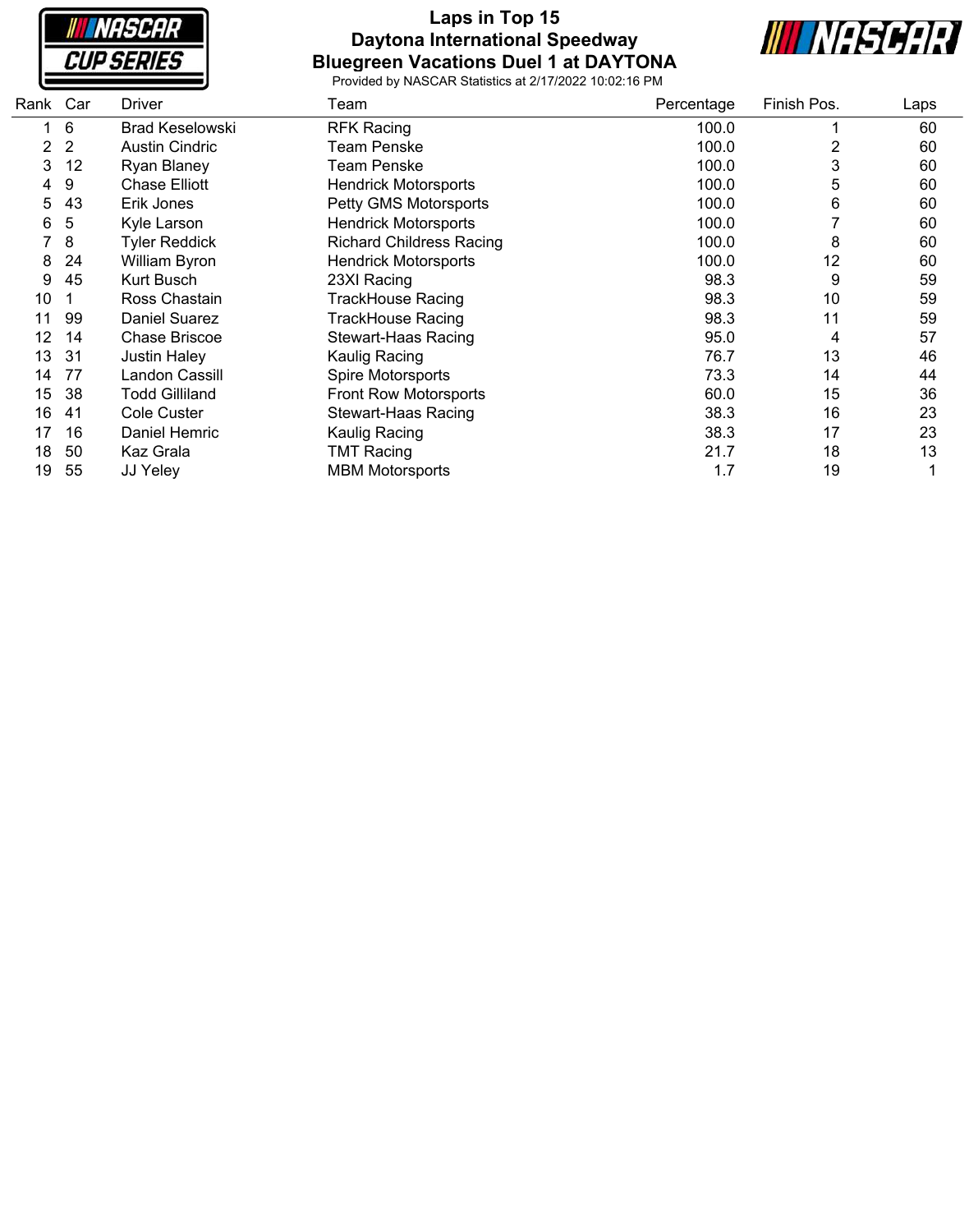

#### **Laps Led Daytona International Speedway Bluegreen Vacations Duel 1 at DAYTONA**



| Rank Car |              | Driver          | Геаm                        | Percentage | Finish Pos. | ∟aps |
|----------|--------------|-----------------|-----------------------------|------------|-------------|------|
|          | _ 5          | Kyle Larson     | <b>Hendrick Motorsports</b> | 56.67      |             | 34   |
|          | $2 \quad 12$ | Ryan Blaney     | Team Penske                 | 36.67      |             | 22   |
|          | 36           | Brad Keselowski | RFK Racing                  | 6.67       |             |      |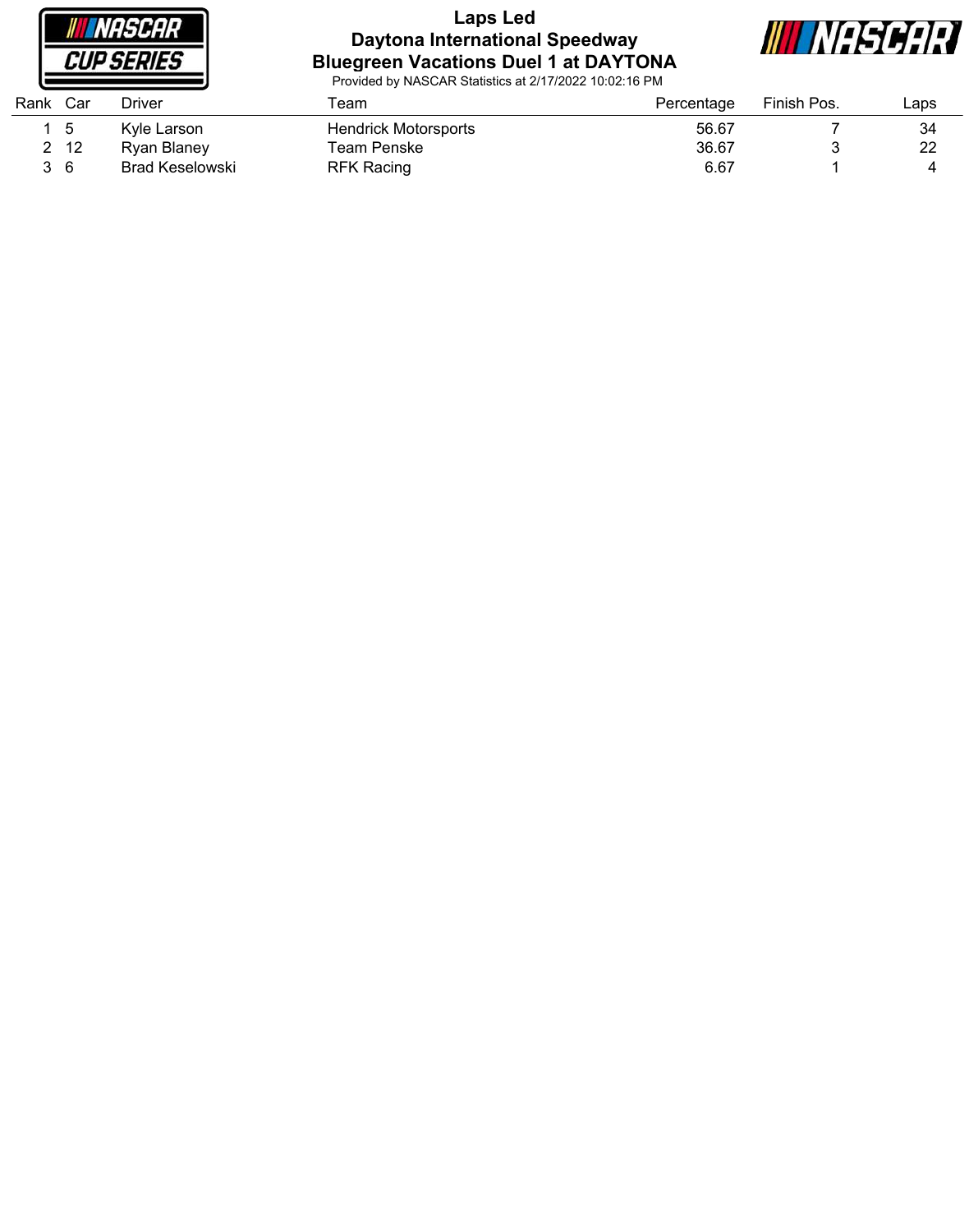| <i><b>NASCAR</b></i>     |  |
|--------------------------|--|
| <i><b>CUP SERIES</b></i> |  |

# **Quality Passes Daytona International Speedway Bluegreen Vacations Duel 1 at DAYTONA**



| Rank | Car | Driver                 | Team                            | Finish Pos. | <b>Quality Passes</b> |
|------|-----|------------------------|---------------------------------|-------------|-----------------------|
|      | 43  | Erik Jones             | Petty GMS Motorsports           | 6           | 34                    |
| 2    | 2   | <b>Austin Cindric</b>  | Team Penske                     | 2           | 33                    |
| 3    | 45  | <b>Kurt Busch</b>      | 23XI Racing                     | 9           | 31                    |
| 4    |     | Ross Chastain          | TrackHouse Racing               | 10          | 31                    |
| 5    | 14  | <b>Chase Briscoe</b>   | <b>Stewart-Haas Racing</b>      | 4           | 29                    |
| 6    | 6   | <b>Brad Keselowski</b> | <b>RFK Racing</b>               |             | 28                    |
|      | 8   | Tyler Reddick          | <b>Richard Childress Racing</b> | 8           | 28                    |
| 8    | 99  | <b>Daniel Suarez</b>   | <b>TrackHouse Racing</b>        | 11          | 26                    |
| 9    | -41 | Cole Custer            | <b>Stewart-Haas Racing</b>      | 16          | 25                    |
| 10   | 9   | <b>Chase Elliott</b>   | <b>Hendrick Motorsports</b>     | 5           | 24                    |
|      | 24  | William Byron          | <b>Hendrick Motorsports</b>     | 12          | 24                    |
| 12   | 12  | <b>Ryan Blaney</b>     | Team Penske                     | 3           | 23                    |
| 13   | 31  | <b>Justin Haley</b>    | Kaulig Racing                   | 13          | 14                    |
| 14   | 16  | Daniel Hemric          | Kaulig Racing                   | 17          | 12                    |
| 15   | 77  | Landon Cassill         | Spire Motorsports               | 14          | 11                    |
| 16   | 38  | <b>Todd Gilliland</b>  | <b>Front Row Motorsports</b>    | 15          | 8                     |
| 17   | 5   | Kyle Larson            | <b>Hendrick Motorsports</b>     |             | 6                     |
| 18   | 50  | Kaz Grala              | <b>TMT Racing</b>               | 18          | 5                     |
| 19   | 55  | JJ Yeley               | <b>MBM Motorsports</b>          | 19          | 2                     |
|      |     |                        |                                 |             |                       |